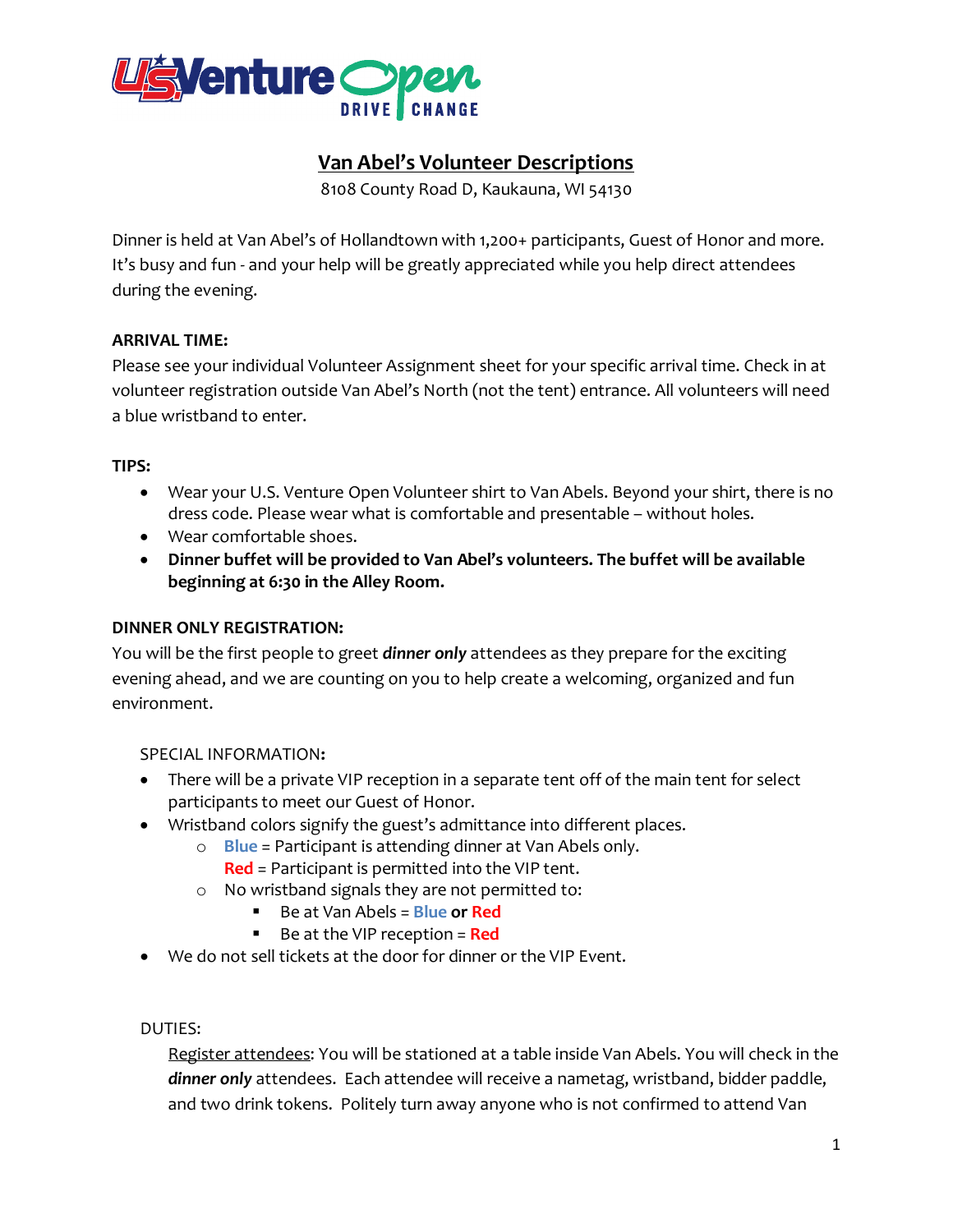

Abels and/or the VIP reception and send them to U.S. Venture Open staff member if they object to this. Please encourage the attendees to wear their name tag and make sure they wear their wristbands. \*\***Magnetic nametags cannot be worn if attendee has a pacemaker.**

Supplies you will have: - Attendee Lists

- 
- Pen
- Scissors
- Supply of drink tokens for dinner only attendees
- -Blank stick nametags & sharpie for guests with pacemaker

#### **PHOTO ASSISTANT:**

Photographs from the VIP event will need to be placed in frames and arranged on the tables in the registration area for guests to claim at the conclusion of the event. Assist guests in finding their photos on the tables as they leave.

#### **GIVESMART:**

You will work with the GiveSmart lead. You will be trained on how to use GiveSmart software on an iPad (provided). When a guest tells you the prize they are claiming, you will help them identify the correct number and possibly take payment before they move forward to claim item(s).

#### **NORTH DOOR SECURITY:**

You will be at the North entrances to the Main tent. Greet golfers as they arrive and ensure they have a blue or red wristband on. IMPORTANT: Attendees must have a wristband to enter.

SPECIAL INFORMATION**:** 

- There will be a private VIP reception in a separate tent off of the main tent for select participants to meet our Guest of Honor.
- We do not sell tickets at the door for dinner or the VIP Event.
- Bidder Numbers were given to golfers at golf course registration.
	- o If they happen to lose their Bidder Paddle, there will be blanks available.
	- o Rewrite their bidder number on a blank bidder paddle, if needed.

#### **VIP PERIMETER SECURITY**:

You will be stationed outside of the VIP tent to ensure we don't have lines of attendees attempting to gather.

**DINNER SEATING**: